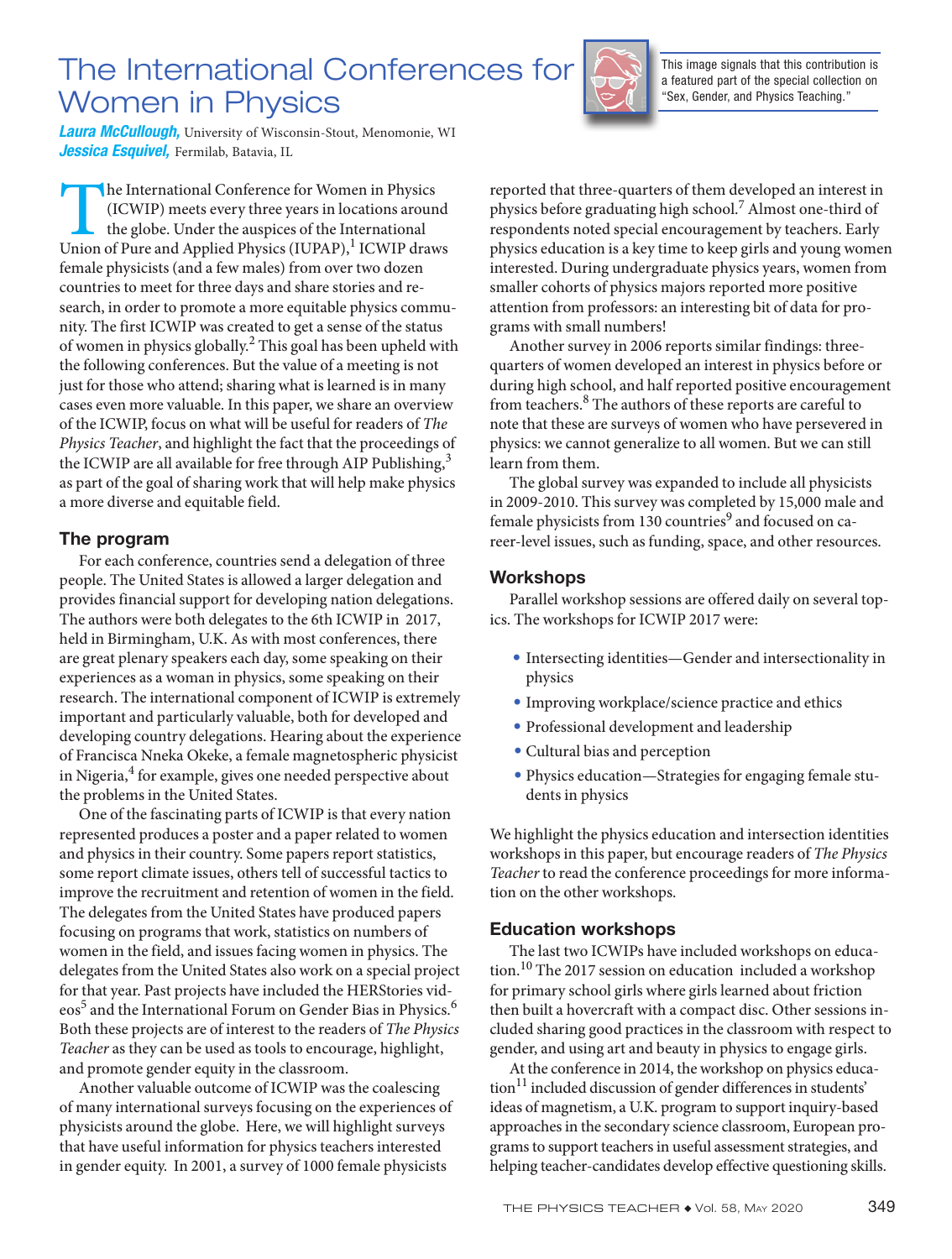Each workshop closes with development of a summary and resolutions to share with the larger conference group.<sup>12</sup> Examples of these resolutions are:

- *•* Translation of educational resources/posters to local languages
- *•* Encourage links between individuals, societies across countries for exchange of resources
- *•* IUPAP Working Group 5 to investigate the possibility of creating a repository of educational resources in collaboration with the Education Commission
- *•* Require that IUPAP-funded conferences include a session on diversity and inclusion in the physics profession. Organizers are encouraged to include expertise from the social sciences for these sessions and, in particular, consider intersectionality.

#### *Intersectionality workshop*

Of particular note for those who teach, a special workshop topic in 2017 was Gender Studies and Intersectionality, which focused on the intersections of marginalized identities (e.g, gender, race, sexuality, etc.). $^{13}$  The term intersectionality was coined by Kimberle Crenshaw in 1989<sup>14</sup> and it describes the idea that if people have more than one marginalized identity, they are more likely to encounter higher barriers to their advancement.

The issue of simultaneously occupying marginalized identities was touched upon when discussing the stereotype concept model.<sup>15</sup> The stereotype concept model highlights how societal perceptions of women can further affect the number of women pursuing physics. According to the stereotype concept model, professionals and scientists are highly competent with little warmth. This dichotomy is partly responsible for why the idea of a female scientist is difficult for people to grasp, in part due to the fact that according to the same model, women should be warm and not competent. Including the intersection of race makes the conflict between societal perceptions of who does science and who is doing science even more complex*.* Black professionals are viewed as highly competent and not very warm. What happens then to Black women professionals or Black women scientists?

The issue of simultaneously occupying marginalized identities was fleshed out in more depth when discussing the framework of "the double bind," which was first discussed by Malcolm, Hall, and Brown in 1976,<sup>16</sup> and later elaborated upon by Traweek in 1988,<sup>17</sup> Crenshaw in 1993,<sup>18</sup> and Ong in 2005.<sup>19</sup> The double bind is an emotionally distressing dilemma in which an individual (or group) receives two or more conflicting messages and one message negates the other. This dilemma then creates a situation in which if people were to successfully respond to one message, they would fail to respond to the other, therefore leaving that person to always be inadequate. Ong went beyond the double bind in 2011 with an NSF-funded project, which drew conclusions from data and interviews/publications.20 The findings were that there were unfriendly STEM environments for people occupying dual (or multiple) marginalized identities.

The U.S. delegation highlighted the importance of inter-

sectionality when discussing ways to increase the representation of women in physics, in the country paper, $2<sup>1</sup>$  and the country poster by discussing the intersection of gender and race and gender and sexuality. Black women and Latinas have the lowest percentages (roughly 30%) of any group for identifying strongly as "physics people."22 When it comes to the intersection of gender and sexuality, LGBT women were more likely to report having experienced exclusionary behavior in 2015 than LGBT men (around 30% for women compared to 10% for men). $^{23}$ 

Both the Gender and Intersectionality workshop and the research done by the U.S. delegation focus on the importance of intersectionality, the heightened challenges women in physics face created by race, ethnicity, sexuality, etc., and the need to improve access for all women.

For those who teach physics, intersectionality is an important concept to understand. It is not enough to recognize that we have girls and women in our classrooms and address their needs; for a young Black woman or a Latina, the racial and ethnic effects are added on to the gendered barriers.

### Spreading the word

The experience of attending a conference with and for women in physics has long-reaching consequences. Besides the development of a cadre of fellow female physicists, when participants return, they often share their stories with colleagues and friends. One participant said, "Since it was all women I felt that I was able to speak more and felt more comfortable, more safe, to talk. That continued when I traveled home."<sup>24</sup> These stories help spread the awareness that there are serious issues in physics for those who aren't men. This awareness is spreading to the classroom as well: another participant stated, "It influences my teaching approach and what I can do in that area."25 One of the ICWIP participants is now working with the STEP UP program,<sup>26</sup> bringing curriculum about gender diversity in physics to the high school classroom.

There are many ways that teachers and researchers can help. Readers of *The Physics Teacher* can use the conference proceedings and results of the global surveys to continue the work of making physics more welcoming and equitable. Other suggestions include:

- *•* Share the stories of plenary speakers with students to expand the picture of who does physics.
- *•* Send data from the global survey to colleagues.
- *•* Invite a delegate or plenary speaker to give a seminar.
- Print a photograph from the conference<sup>27</sup> and hang it on a wall.
- *•* Share the recommendations and resolutions with leaders in your area.

## **Conclusion**

The International Conferences on Women in Physics have been working to increase gender equity in physics since 2002. With a focus on sharing good practices, and developing net